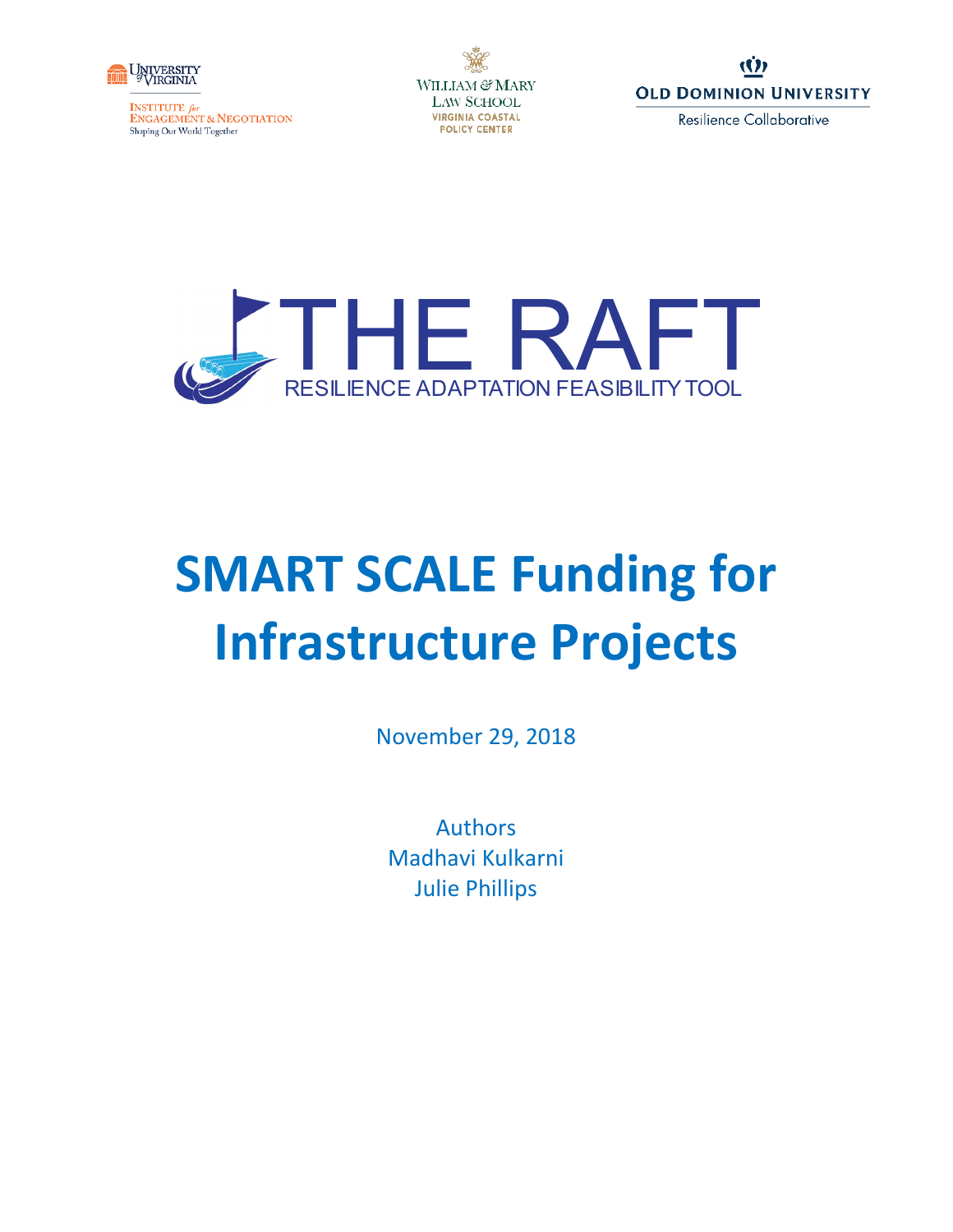





## **Thank You to Our Funders**

### **This RAFT product was created with funding from:**

## **Virginia Environmental Endowment and Virginia Sea Grant**

We are grateful to these funders for supporting various phases of The RAFT from 2015-Present.

Anonymous Environmental Resilience Institute at the University of Virginia National Fish and Wildlife Foundation National Oceanic and Atmospheric Administration\* School of Architecture at the University of Virginia Virginia Coastal Zone Management Program\* Virginia Environmental Endowment Virginia Sea Grant Climate Adaptation and Resilience Program

#### For more information visit The RAFT website: raft.ien.virginia.edu

<sup>\*\*</sup> The RAFT implementation on the Eastern Shore, Task #92.03 was funded, in part, by the Virginia Coastal Zone Management Program at the Department of Environmental Quality through Grant #NA17NOS4190152 of the U.S. Department of Commerce, National Oceanic and Atmospheric Administration, under the Coastal Zone Management Act of 1972, as amended.

The views expressed herein are those of the authors and do not necessarily reflect the views of the U.S. Department of Commerce, NOAA, or any of its sub agencies. The views expressed in The RAFT's various products are those of the authors and do not necessarily reflect the views of any of the funders mentioned above.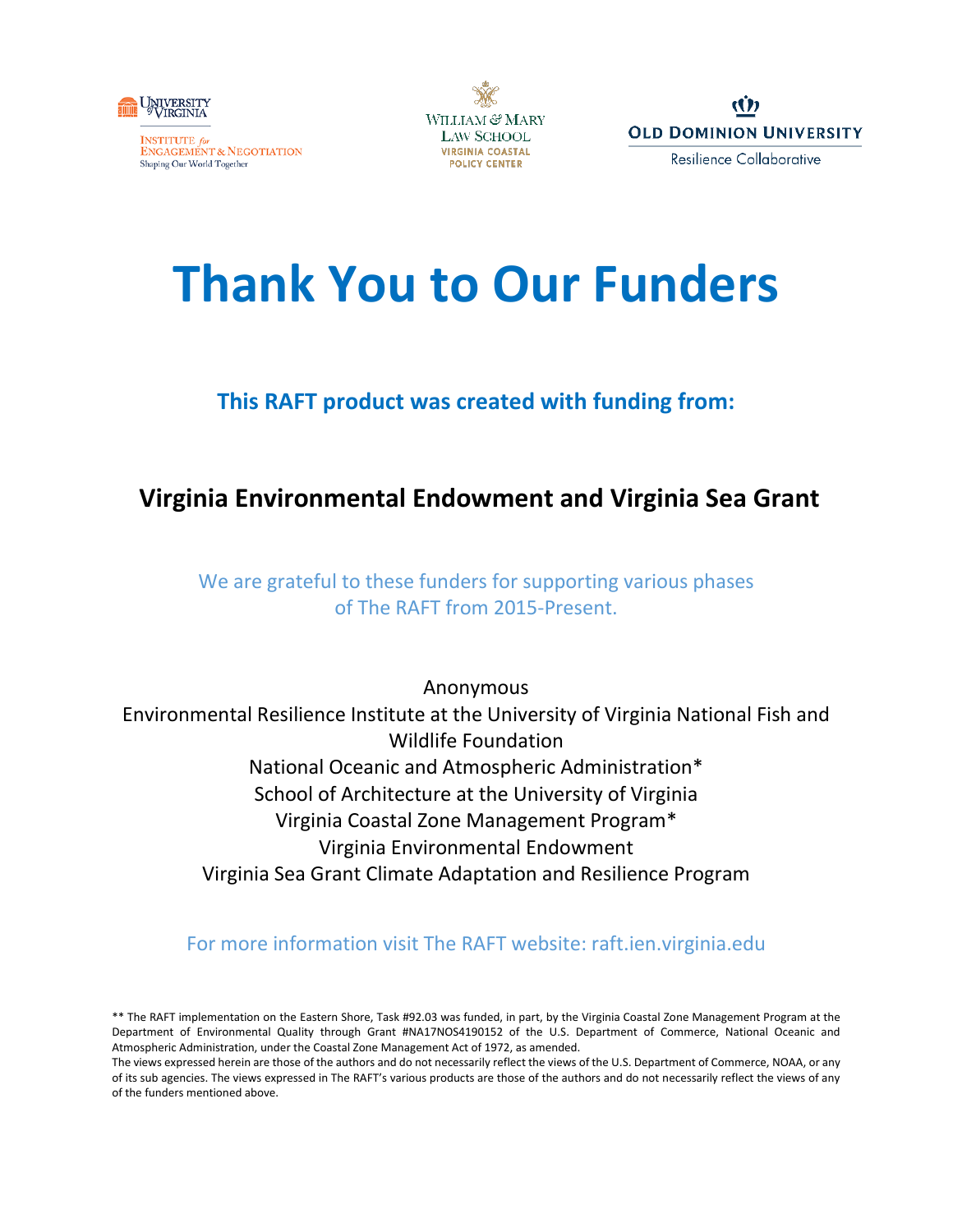#### **MEMORANDUM**

| To:      | Elizabeth Andrews<br>Director, Virginia Coastal Policy Center (VCPC)                        |  |  |  |  |  |  |  |  |
|----------|---------------------------------------------------------------------------------------------|--|--|--|--|--|--|--|--|
|          | Angela King<br><b>Assistant Director, VCPC</b>                                              |  |  |  |  |  |  |  |  |
| From:    | Madhavi Kulkarni & Julie Phillips<br>VCPC Practicum I Students<br>William & Mary Law School |  |  |  |  |  |  |  |  |
| Date:    | November 29, 2018                                                                           |  |  |  |  |  |  |  |  |
| Subject: | <b>SMART SCALE Funding for Infrastructure Projects</b>                                      |  |  |  |  |  |  |  |  |

#### **Introduction**

Towns engaged in The RAFT project have expressed interest in learning more about ways to obtain funding for resilience projects involving roads. The morass of transportation funding in Virginia is complex, but the primary route of obtaining funding is the SMART SCALE program. SMART SCALE has only been in place for a few years. As a result, many localities may be unaware of how to best utilize this new program to obtain funding for resilience related projects. This memo will explain how the SMART SCALE program works and the extent to which it is an option for Eastern Shore localities.

SMART SCALE does not replace other ways of obtaining funding through VDOT, but acts as the primary source of funding. There may be situations in which going directly to VDOT will be more effective. In such cases, localities should reach out to their local VDOT Residency.<sup>[1](#page-2-0)</sup> *See* Appendix B for a list of additional funding sources.

SMART SCALE is a partnership between the Virginia Department of Transportation (VDOT), the Virginia Department of Rail and Public Transportation (DRPT), and the Virginia Office of Intermodal Planning and Investment (OIPI).<sup>[2](#page-2-1)</sup> Given limited tax revenue, the purpose of SMART SCALE is to choose the best investments to ensure that the most critical transportation needs of the Commonwealth are met.<sup>[3](#page-2-2)</sup> SMART SCALE was first adopted in 2015, but has undergone modification to reach its current form.<sup>[4](#page-2-3)</sup> Projects selected for SMART SCALE funding are included in the Six Year Improvement Program (SYIP).<sup>[5](#page-2-4)</sup> SMART SCALE uses a biennial

<span id="page-2-0"></span><sup>&</sup>lt;sup>1</sup> *VDOT Offices: Residencies, VDOT, http://www.virginiadot.org/about vdot/residencies.asp* (last visited Nov. 20, 2018).

<span id="page-2-1"></span><sup>2</sup> *See* SMART SCALE, [http://vasmartscale.org](http://vasmartscale.org/) (last visited Nov. 7, 2018).

<span id="page-2-2"></span><sup>3</sup> VA. CODE ANN. § 33.2-214.1 (2017).

<span id="page-2-3"></span><sup>4</sup> SMART SCALE, SMART SCALE TECHNICAL GUIDE 2-3 (2017).

<span id="page-2-4"></span><sup>5</sup> *Id.* at 42.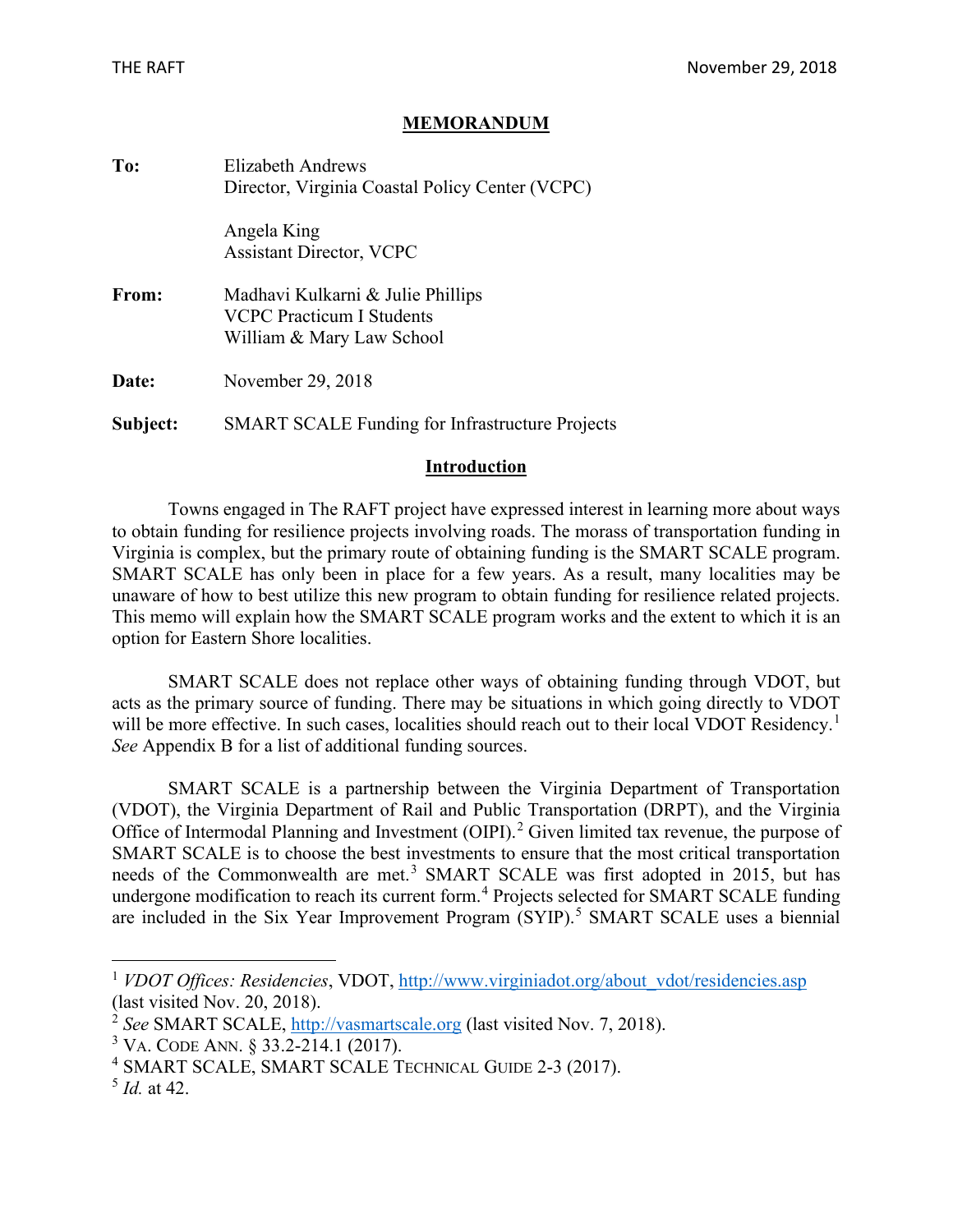application process, the most recent of which began in March 2018 and will be complete in December 2019. As such, the soonest that applications can be submitted will be the spring of 2020.

#### **SMART SCALE Application Process**

There are five primary steps in the SMART SCALE application process. Each of these will be discussed in turn:

- 1. Eligibility/Funding,
- 2. Project Application,
- 3. Project Screening,
- 4. Evaluation/Scoring, and
- 5. Prioritization/Programming.<sup>[6](#page-3-0)</sup>
- *1. Eligibility & Funding*

Projects can be submitted for consideration by counties and cities; towns that maintain their own infrastructure and can also get maintenance funding from VDOT under § 33.2-319; and regional entities such as, but not limited to, Metropolitan Planning Commissions and Planning District Commissions.<sup>[7](#page-3-1)</sup> Towns eligible for maintenance funding under § 33.2-319 include those towns with populations over 3,500, either based on the most recent U.S. Census or on sufficient evidence that show that the population has reached 3,500 since the last Census.<sup>[8](#page-3-2)</sup> The towns of Chase City, Elkton, Grottoes, Narrows, Perisburg, and Saltville are eligible for § 33.2-319 maintenance funding due to having maintained streets prior to June 30, 1985 under the former § 33.1-80.<sup>[9](#page-3-3)</sup> Altavista, Lebanon, and Wise are also eligible for  $\S$  33.2-319 maintenance funding due to decades-old agreements with VDOT and the Virginia General Assembly.<sup>[10](#page-3-4)</sup> Towns that do not meet the 3,500 person population threshold and are not otherwise included under § 33.2-319 cannot apply directly to SMART SCALE for project funding.<sup>[11](#page-3-5)</sup> Instead, such localities need to go through their county or a regional entity.<sup>[12](#page-3-6)</sup> The Commonwealth Transportation Board (CTB) can also submit up to two projects during each biennial cycle, as long as a majority of the CTB votes in support of the submissions. $^{13}$  $^{13}$  $^{13}$ 

However, being eligible to submit projects for consideration does not provide the above entities with *carte blanche*, as each of them has limitations on the applications they can submit.<sup>[14](#page-3-8)</sup> First, applications must relate to projects that are within the boundaries of the applying entity, although it is possible for joint applications to be submitted.[15](#page-3-9) Second, there are limits on the types

- <span id="page-3-6"></span><sup>12</sup> *Id.*
- <span id="page-3-7"></span><sup>13</sup> *Id.*
- <span id="page-3-8"></span><sup>14</sup> *Id.*
- <span id="page-3-9"></span><sup>15</sup> *Id.*

<span id="page-3-0"></span><sup>6</sup> *About,* SMART SCALE,<http://vasmartscale.org/about/default.asp> (last visited Nov. 7, 2018).

<span id="page-3-1"></span><sup>7</sup> *Id.*

<span id="page-3-2"></span><sup>8</sup> VA. CODE ANN. § 33.2-319(A) (2017).

<span id="page-3-3"></span> $\frac{9}{4}$ *Id.* 

<span id="page-3-4"></span><sup>10</sup> *Id.*

<span id="page-3-5"></span><sup>11</sup> *About*, *supra* note 6.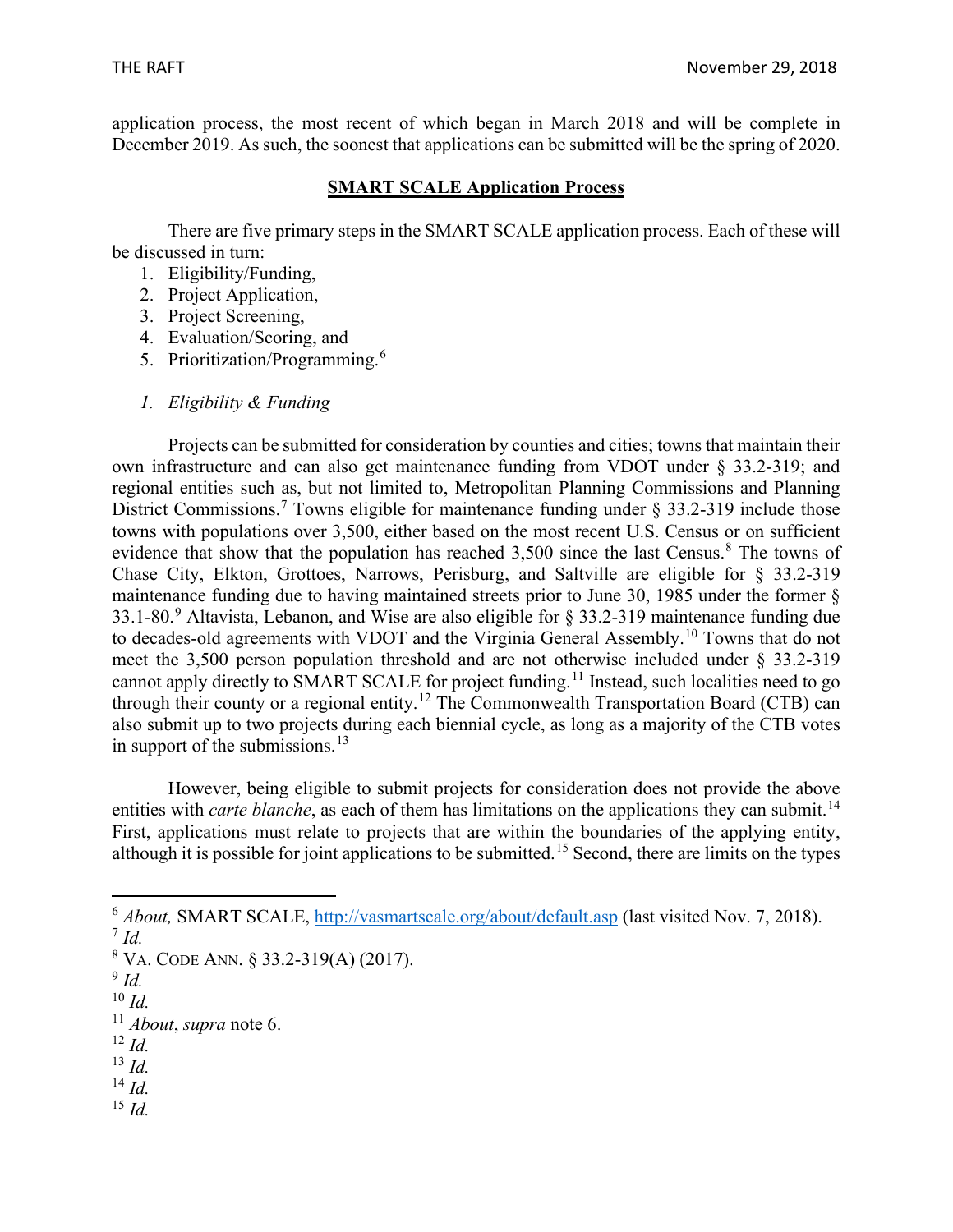of projects that each type of entity can submit. Regional entities can submit projects for corridors of statewide significance and for regional networks, but not for urban development areas or for safety.<sup>[16](#page-4-0)</sup> Localities can apply for projects relating to corridors of statewide significance, as long as they have the support of a regional entity.<sup>[17](#page-4-1)</sup> Localities can also submit applications for regional network projects, urban development area projects, and safety projects, as long as the relevant Metropolitan Planning Commission gives support.<sup>[18](#page-4-2)</sup> Third, there are also limits on the number of applications each type of entity can submit per biennial application cycle.[19](#page-4-3) Localities with a population smaller than 200,000 and regional entities covering a population smaller than 500,000 can submit a maximum of four applications per cycle.<sup>[20](#page-4-4)</sup> Localities with populations above  $200,000$ and regional entities covering populations larger than 500,000 can submit a maximum of ten applications per application cycle. $21$ 

The types of projects that are funded under SMART SCALE are those relating to capacity and operational improvements.<sup>[22](#page-4-6)</sup> This includes highway improvements, transit expansions, bicycle and pedestrian improvements, and transportation demand management.<sup>[23](#page-4-7)</sup> Explicitly excluded from SMART SCALE funding are asset management projects. The SMART SCALE website specifically cites bridge repair and replacement, pavement repair and replacement, and guardrail replacement as examples of asset management that are not covered by SMART SCALE.<sup>[24](#page-4-8)</sup> Other projects that are not eligible for SMART SCALE funding are stand-alone studies, projects that are already fully funded, and projects that are not contiguous, proximate, or of the same improvement type. $25$ 

Funding for SMART SCALE projects comes from two sources: the High Priority Projects Program (HPPP) and the Construction District Grant Program (DGP).<sup>[26](#page-4-10)</sup> HPPP funds are for projects relating to capacity issues on corridors of statewide significance and projects relating to capacity issues on regional networks, and the competition for these funds is commonwealth-

- 3. High volume of travel; and
- 4. Unique statewide function and/or fulfillment of statewide goal."

*Significant Corridors*, Office of Intermodal Planning & Investment,

<span id="page-4-1"></span>[http://www.vtrans.org/significant\\_corridors.asp#what](http://www.vtrans.org/significant_corridors.asp#what) (last visited Nov. 29, 2018). <sup>17</sup> *About, supra* note 6.

- <sup>17</sup> *Id.*
- <span id="page-4-2"></span><sup>18</sup> *Id.*

<span id="page-4-4"></span><sup>20</sup> *Id.*

<span id="page-4-6"></span><sup>22</sup> *Id.*

<span id="page-4-0"></span><sup>&</sup>lt;sup>16</sup> *Id.* A "Corridor of Statewide Significance" is a corridor that meets all of the following elements:

<sup>1.</sup> "Multiple modes and/or an extended freight corridor;

<sup>2.</sup> Connection among regions, states, and/or major activity centers;

<span id="page-4-3"></span><sup>19</sup> *Id.*

<span id="page-4-5"></span><sup>21</sup> *Id.*

<span id="page-4-7"></span><sup>23</sup> *Id.*

<span id="page-4-8"></span><sup>24</sup> *Id.*

<span id="page-4-9"></span><sup>25</sup> SMART SCALE TECHNICAL GUIDE, *supra*, at 12.

<span id="page-4-10"></span><sup>26</sup> *About*, *supra.*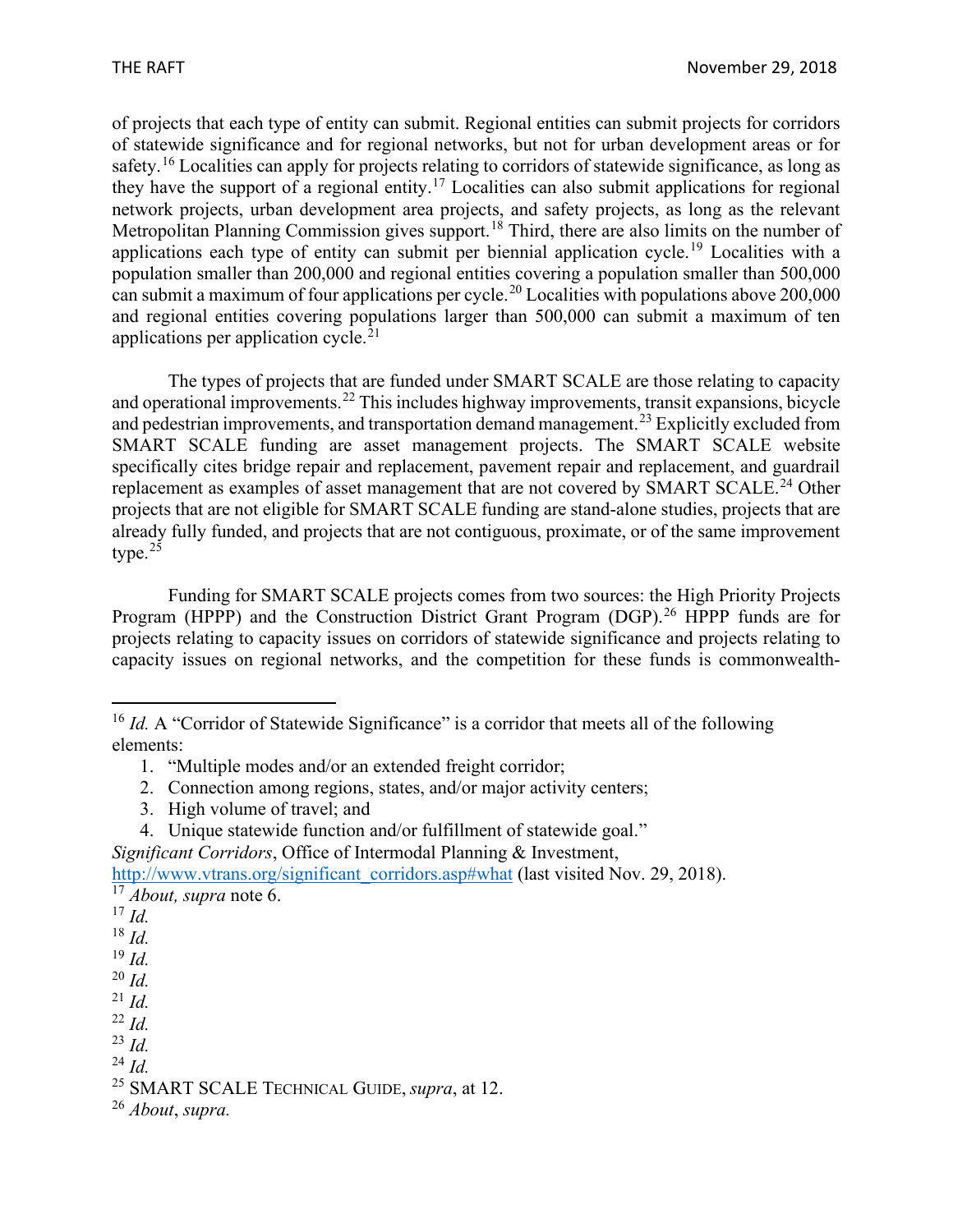wide.<sup>[27](#page-5-0)</sup> DGP funds, on the other hand, can be used for projects relating to capacity issues on corridors of statewide significance, projects relating to capacity issues on regional networks, projects related to various improvements for urban development areas, and projects intended to provide improvements relating to safety.[28](#page-5-1) Competition for DGP funds is limited to projects within each construction district.<sup>[29](#page-5-2)</sup> It is possible to request funds from both HPPP and DGP, if a project is eligible under both. $30$ 

It is also possible for entities to obtain funding from other sources to supplement SMART SCALE funds. These other sources include the Surface Transportation Block Grant Program (STBG), Revenue Sharing, Hampton Roads regional funding, State of Good Repair funding, and the Highway Safety Improvement Program (HSIP), among others.<sup>[31](#page-5-4)</sup> Brief explanations of these funding sources are included in Appendix B.

*2. Project Application* 

There are two parts of the SMART SCALE application process.<sup>[32](#page-5-5)</sup> First is the pre-application, which contains information needed for the project screening and eligibility review.<sup>[33](#page-5-6)</sup> Once the pre-application has been approved, the actual application itself needs to be filed.<sup>[34](#page-5-7)</sup> This is a two-year application process.<sup>[35](#page-5-8)</sup> The current timeline is as follows<sup>36</sup>:

| <b>Schedule</b>                  | <b>Element of Application</b>          |
|----------------------------------|----------------------------------------|
| <b>Winter of Year 1</b>          | Early Coordination with DRPT and VDOT  |
| March 1 of Year 1                | Call for applications; Notification of |
|                                  | estimated amount of available funding  |
| March of Year 1 to May of Year 1 | Submission of Basic Information        |

<span id="page-5-0"></span><sup>27</sup> *Id.*

<span id="page-5-1"></span><sup>28</sup> *Id.*

<span id="page-5-2"></span><sup>&</sup>lt;sup>29</sup> *Id.* There are nine construction districts in Virginia: the Northern Virginia District, the Salem District, the Bristol District, the Staunton District, the Culpeper District, the Hampton Roads District, the Fredericksburg District, the Lynchburg District, and the Richmond District. *Location & Design Division*, VA. DEPT. OF TRANS.,

<http://www.virginiadot.org/business/locdes/default.asp> (last visited Nov. 29, 2018); *VDOT Location & Design Division Organizational Chart*, VA. DEPT. OF TRANS.,

[http://www.virginiadot.org/business/resources/LocDes/Location\\_and\\_Design\\_Division.pdf](http://www.virginiadot.org/business/resources/LocDes/Location_and_Design_Division.pdf) (last visited Nov. 29, 2018).

<span id="page-5-3"></span><sup>30</sup> *About, supra* note 6.

 $30$  *Id.* 

<span id="page-5-4"></span><sup>31</sup> *Id.*

<span id="page-5-5"></span><sup>32</sup> SMART SCALE TECHNICAL GUIDE, *supra* note 4, at 4-5.

<span id="page-5-6"></span><sup>33</sup> *Id.* at 4.

<span id="page-5-7"></span><sup>34</sup> *Id.* at 5.

<span id="page-5-8"></span><sup>35</sup> *Id.* at 1.

<span id="page-5-9"></span><sup>36</sup> *Id.* at 9; *About*, *supra* note 6.

<sup>36</sup> *Id.*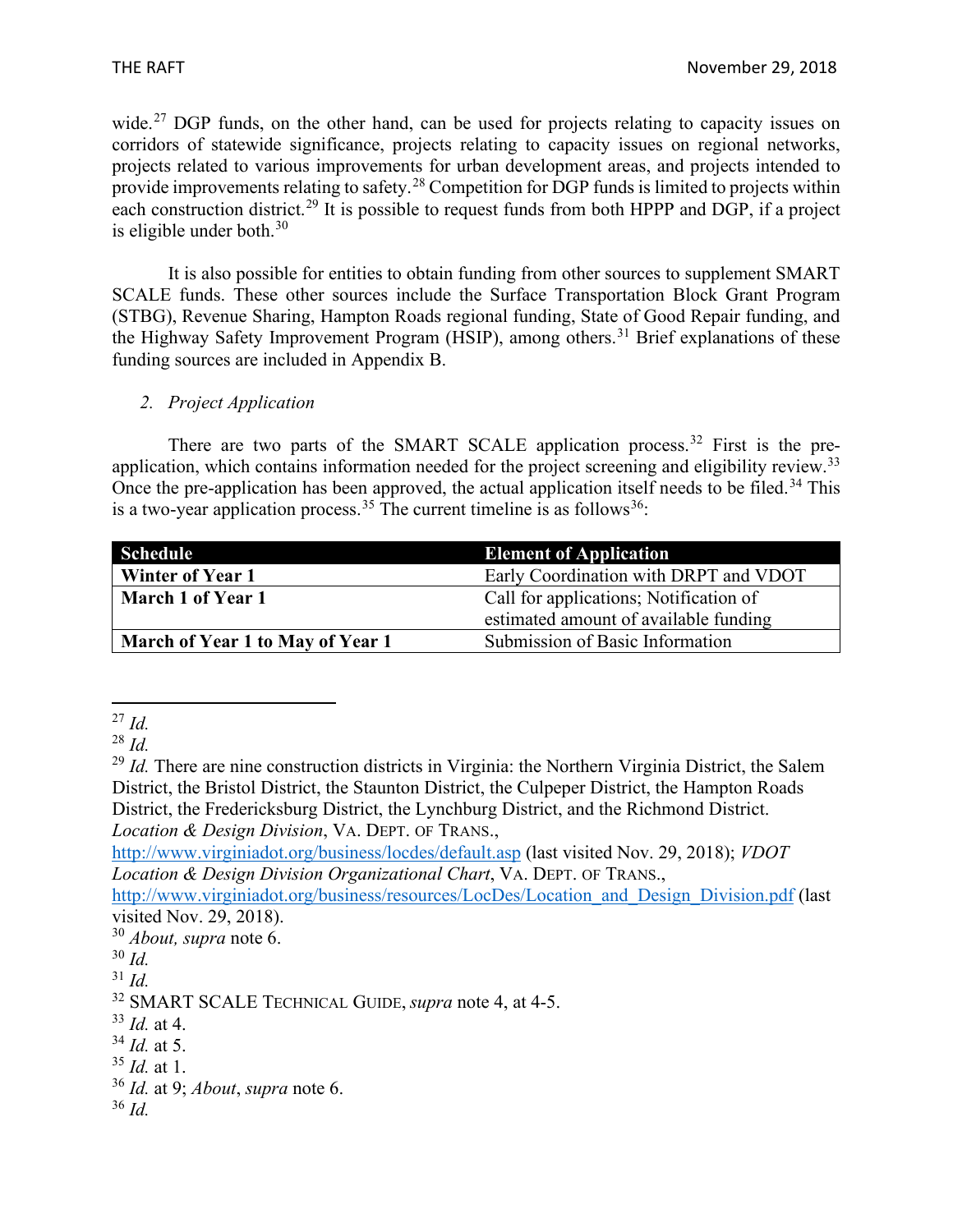| June 1 of Year 1                              | Deadline to submit pre-application: <i>no new</i> |
|-----------------------------------------------|---------------------------------------------------|
|                                               | applications will be allowed after June 1 of      |
|                                               | Year 1                                            |
| May of Year 1 to June of Year 1               | Pre-Screening: VTrans and Eligibility             |
| June of Year 1 to July 30 of Year 1           | <b>Application Refinement</b>                     |
| <b>August 1 of Year 1</b>                     | <b>Application Submission</b>                     |
| <b>August of Year 1 to December of Year 1</b> | Measures Development and Scoring                  |
| <b>January of Year 2</b>                      | Release Evaluation of Projects and                |
|                                               | Recommended Funding Scenario                      |
| <b>February of Year 2 to April of Year 2</b>  | CTB considers Evaluated Projects for              |
|                                               | inclusion in the Six Year Improvement             |
|                                               | Program (SYIP).                                   |
| March of Year 2 to April of Year 2            | Hold SYIP public meetings to gather input;        |
|                                               | release draft SYIP                                |
| <b>June of Year 2</b>                         | CTB adopts final SYIP                             |
| <b>July of Year 2 to December of Year 2</b>   | Review lessons learned from prior rounds          |

As demonstrated by this timeline, the bulk of the work by the applying entity occurs prior to August 1 of Year 1, while the remainder of the time is devoted to evaluation and selection. This timeline also shows that SMART SCALE is not a quick process. SMART SCALE is not the best option for emergency funds, and in such cases the locality should reach out to VDOT directly.

The SMART SCALE Technical Guide recommends that applicants complete the following tasks to give their applications the best chance of success:

- "Reach out to VDOT, DRPT, and OIPI staff early in the process"
- "Complete a Pre-Application between March and May (no new applications may be created after June 1)"
- "Ensure project meets a VTrans need"
- "Ensure project and applicant eligibility requirements have been met"
- "Ensure project readiness requirements have been met"
- "Ensure project is properly defined in terms of scope, schedule, and cost estimate"
- "Submit a completed application by August 1, preferably earlier"<sup>[37](#page-6-0)</sup>

This list can serve as a checklist for entities who want to submit an application through SMART SCALE. However, it is important to note that just meeting these requirements does not guarantee SMART SCALE funding. The evaluation process, which is discussed in more detail below, is where selections are made. However, ensuring that all of the application requirements are met gives applicants a better chance at securing funding.

SMART SCALE has provided a worksheet that applying entities should use to structure their pre-application.[38](#page-6-1) The components identified in the pre-application worksheet are general

<span id="page-6-1"></span><sup>38</sup> VA. DEPT. OF TRANS. & VA. DEPT. OF RAIL & PUB. TRANS., HB2 PRE-APPLICATION COORDINATION FORM 1 (2017). This worksheet is available at [http://vasmartscale.org/resources/default.asp.](http://vasmartscale.org/resources/default.asp)

<span id="page-6-0"></span><sup>37</sup> SMART SCALE TECHNICAL GUIDE, *supra* note 4, at 5.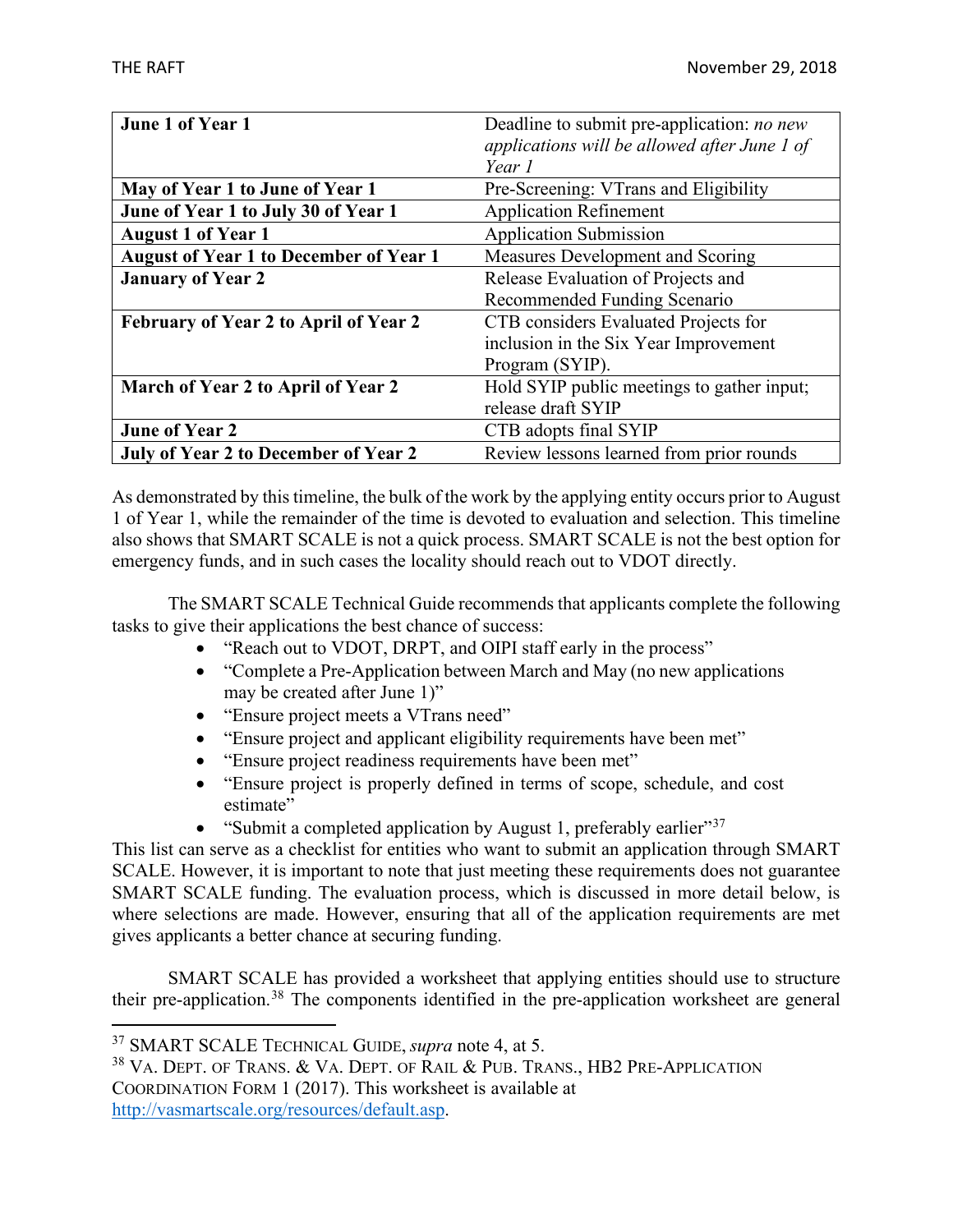information about the project, identification of the VTrans need that the project meets, descriptions of the features of the project, descriptions of project factors that benefit the Commonwealth, details about scheduling and costs, information about who will design the project, and explanations of committed and requested funding.<sup>[39](#page-7-0)</sup> There are also required documents that must be attached to the pre-application: a Project Improvement Sketch, a Resolution of Support from the Responsible Regional Entity, a Resolution of Support from a Relevant Entity, a Detailed Project Cost Estimate, a Local Comprehensive Plan (if applicable), a Local/Regional Economic Development Strategy (if applicable), and a document detailing Site Development References per Economic Development Responses (if applicable).<sup>[40](#page-7-1)</sup> If the roadway in question is not maintained by VDOT, details on traffic volume are also required.<sup>[41](#page-7-2)</sup>

The pre-application worksheet also serves as a way for applying entities to figure out concrete details of the project, as well as to determine if their project is eligible for SMART SCALE funding in the first place. Going through the pre-application process can help applying entities decide if the SMART SCALE application is worth their time and effort.

#### *3. Project Screening*

Each project funded by SMART SCALE must fulfill a need that has been identified in VTrans.[42](#page-7-3) VTrans has two component parts: the VTrans Vision 2040 and the Virginia Multimodal Transportation Plan (VMTP) Needs Assessment.<sup>[43](#page-7-4)</sup>

The VTrans Vision 2040 document has split the Commonwealth's transportation needs into guiding principles, goals, and objectives, each of which gets progressively narrower.<sup>[44](#page-7-5)</sup> VTrans explains that the guiding principles are considered in each goal and each objective.<sup>[45](#page-7-6)</sup> The guiding principles are:

- Guiding Principle 1: Optimize Return on Investments
- Guiding Principle 2: Ensure Safety, Security, & Resiliency
- Guiding Principle 3: Efficiently Deliver Programs
- Guiding Principle 4: Consider Operational Improvements and Demand Management First
- Guiding Principle 5: Ensure Transparency & Accountability and Promote Performance Management
- Guiding Principle 6: Improve Coordination Between Transportation & Land Use
- Guiding Principle 7: Ensure Efficient Intermodal Connections<sup>[46](#page-7-7)</sup>

<span id="page-7-7"></span><span id="page-7-6"></span><sup>45</sup> *Id.* at 33. <sup>46</sup> *Id.*

<span id="page-7-0"></span><sup>39</sup> *Id.* at 1-10.

<span id="page-7-1"></span><sup>40</sup> *Id.* at 11.

<span id="page-7-2"></span><sup>41</sup> *Id.* at 12.

<span id="page-7-3"></span><sup>42</sup> *Id.* at 13.

<span id="page-7-4"></span><sup>43</sup> *Id.*; VTrans, [http://www.vtrans.org](http://www.vtrans.org/) (last visited Nov. 7, 2018).

<span id="page-7-5"></span><sup>&</sup>lt;sup>44</sup> VA. OFFICE OF INTERMODAL PLANNING & INV., VTRANS 2040 VISION PLAN 32 (2015).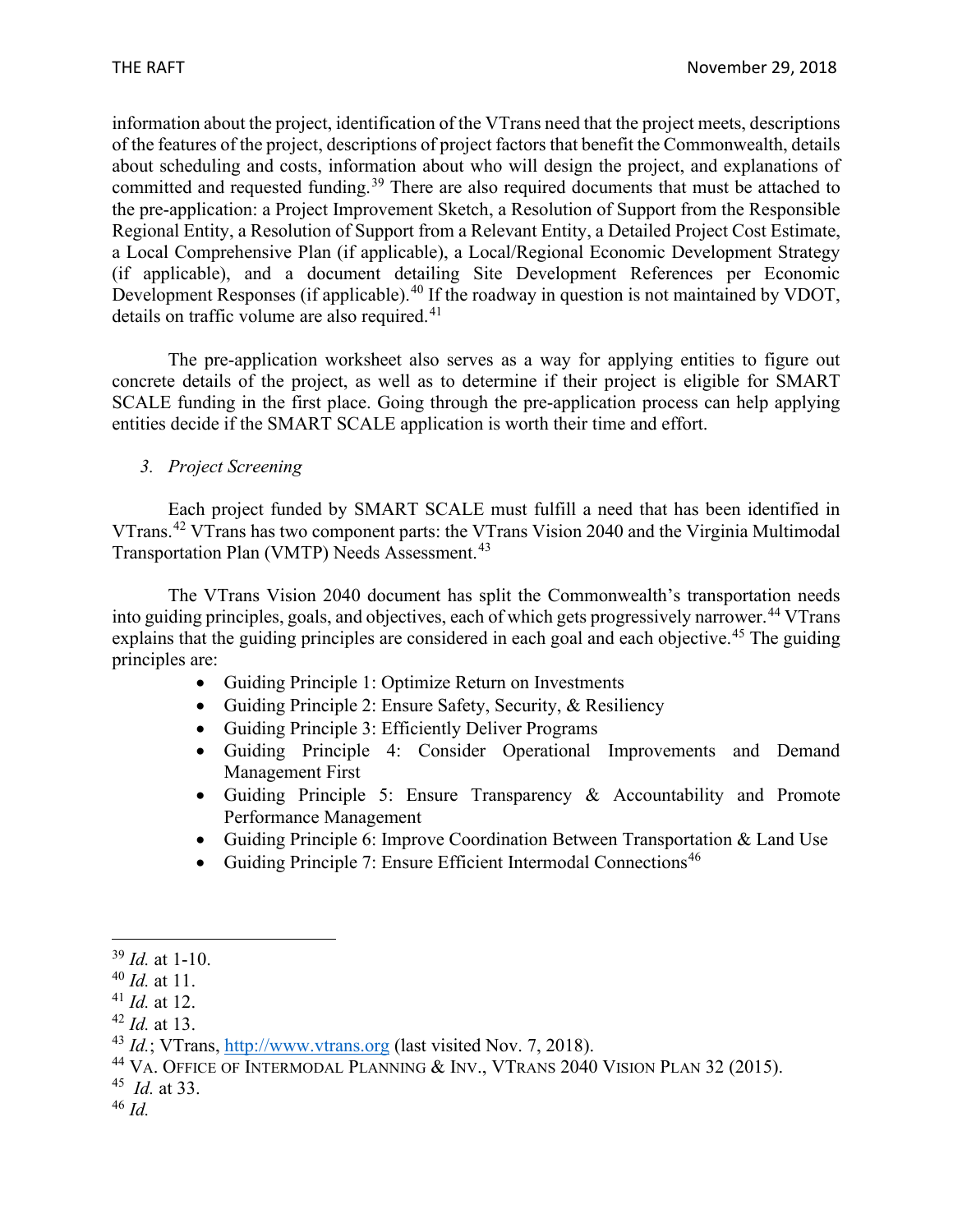The goals and objectives are intertwined, with each goal including objectives that provide details of ways to meet the goals.<sup>[47](#page-8-0)</sup> The goals and objectives are:  $48$ 

- Goal A: Economic Competitiveness & Prosperity
	- o Objective A1: Reduce the amount of travel that occurs in severe congestion
	- o Objective A2: Reduce the number and severity of freight bottlenecks
	- o Objective A3: Improve reliability on key corridors for all modes
- Goal B: Accessible & Connected Places
	- o Objective B1: Reduce average peak-period travel times in metropolitan areas
	- o Objective B2: Reduce average daily trip lengths in metropolitan areas
	- o Objective B3: Increase the accessibility to jobs via transit, walking, and driving in metropolitan areas
- Goal C: Safety for All Users
	- o Objective C1: Reduce number and rate of motorized fatalities and severe injuries
	- o Objective C2: Reduce the number and rate of non-motorized fatalities and severe injuries
- Goal D: Proactive System Management
	- o Objective D1: Improve the condition of bridges based on deck area
	- o Objective D2: Increase the lane miles of pavement in good or fair condition
	- o Objective D3: Increase the percent of transit vehicles and facilities in good or fair condition
- Goal E: Healthy & Sustainable Communities
	- o Objective E1: Reduce per-capita vehicle miles traveled
	- o Objective E2: Reduce transportation related NOx, VOC, PM, and CO emissions
	- o Objective E3: Increase number of trips traveled by active transportation (bicycling and walking)

As demonstrated by the guiding principles, goals, and objectives, resilience to flooding does not fit obviously into the VTrans 2040 Vision Plan. However, arguments can definitely be made under Guiding Principle 2 and Goal E. Guiding Principle 2 references "safety, security, and resiliency."[49](#page-8-2) Efforts relating to reduced road flooding are clearly related to improving the safety of the roads, the security of travelers, and the resiliency of communities. While the Objectives under Goal E focus on air quality, Goal E itself promotes "healthy  $\&$  sustainable communities."<sup>[50](#page-8-3)</sup> In order for communities to be sustainable, there needs to be a reduction in flooding events on roadways.

Also, SMART SCALE consistently references VTrans "needs."[51](#page-8-4) While the emphasis in the VTrans 2040 Vision Plan is on the guiding principles, goals, and objectives, the Vision Plan

<span id="page-8-3"></span><sup>50</sup> *Id.* at 37.

<span id="page-8-0"></span><sup>47</sup> *Id.* at 35.

<span id="page-8-1"></span><sup>48</sup> *Id.* at 35-37.

<span id="page-8-2"></span><sup>49</sup> *Id.* at 33.

<span id="page-8-4"></span><sup>51</sup> SMART SCALE TECHNICAL GUIDE, *supra* note 4, at 5, 18-19.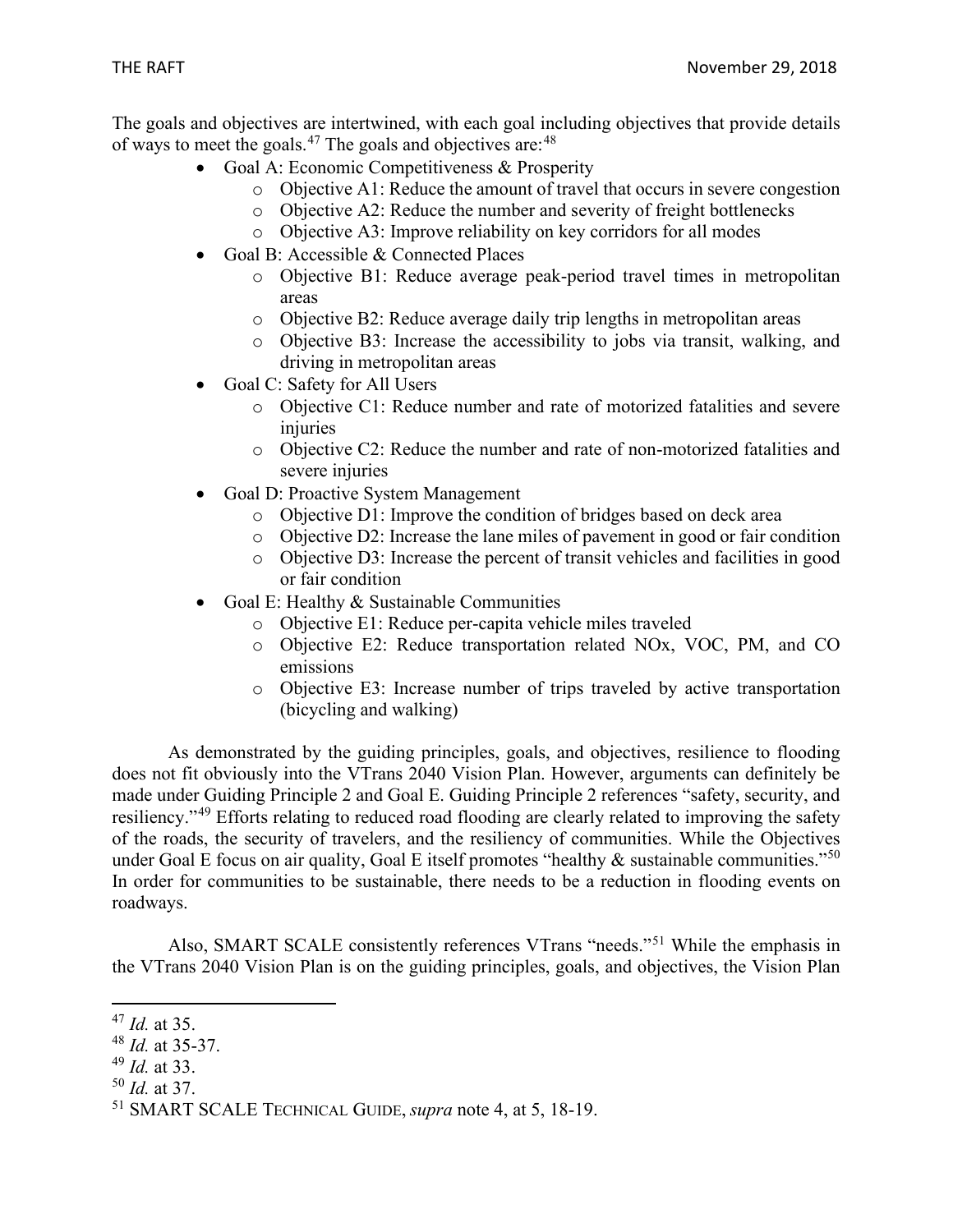does also note several "needs."[52](#page-9-0) Specifically, the Vision Plan states "Virginia needs to . . . respond to the growing maintenance impacts of climate volatility and the aging transportation infrastructure by making investments that are sustainable and resilient."[53](#page-9-1) It is not clear the weight given to this aspect of the Vision Plan as compared to the more explicitly stated guiding principles, goals, and objectives, but applicants could argue that this language provides VTrans support for flood resilience, particularly since the SMART SCALE application materials do not differentiate between general needs and the explicit guiding principles, goals, and objectives.

The VTrans Needs Assessment, which is distinct from the VTrans 2040 Vision Plan, also needs to be considered.<sup>[54](#page-9-2)</sup> The VTrans Needs Assessment divides the Commonwealth's transportation needs into four categories: Corridor of Statewide Significance (CoSS); Regional Networks (RN); Urban Development Areas (UDA); and Transportation Safety Needs.<sup>[55](#page-9-3)</sup> The project application needs to identify the CoSS segment, RN, UDA, and/or specific Safety Need that the project addresses, in addition to explaining how the project addresses the specified need. *Id.* The next VTrans Needs Assessment will be published in 2019.<sup>[56](#page-9-4)</sup>

The only time that flooding is taken into account is in regards to how historical flooding levels have affected travel time. *Id.* at 37-39. However, that does not help very much with resiliencefocused projects. Only past flooding is taken into account, so there is no consideration paid to rising sea levels. Also, the only element of flooding taken into account is the extent to which it disrupts traffic. Furthermore, the travel time element is only 20% of the economic development prong, which is only 35% of the calculation.

#### *4. Evaluation & Scoring*

Once a proposed project has been confirmed as meeting a VTrans need and being a valid project under SMART SCALE, the next step in the selection process is evaluation and scoring. *About*, *supra*. Every potential project is assigned to a scoring evaluation team, which evaluates the project under six factors:

- safety (50% weight to equivalent property damage only (EPDO) of fatal and injury crashes, 50% weight to EPDO rate of fatal and injury crashes),
- congestion mitigation (50% weight to person throughput, 50% weight to person hours of delay),
- accessibility (60% weight to access to jobs, 20% weight to access to jobs for disadvantaged persons, 20% weight to access to multimodal choices),
- environmental quality (50% weight to air quality and environmental effect, 50% weight to impact to natural and cultural resources),
- economic development (60% weight to project support for economic development, 20% weight to intermodal access and efficiency, 20% weight to travel time reliability), and

<span id="page-9-3"></span><sup>55</sup> *Id.*

<span id="page-9-0"></span><sup>52</sup> VTRANS 2040 VISION PLAN, *supra* note 44*,* at 4.

<span id="page-9-1"></span><sup>53</sup> *Id.*

<span id="page-9-2"></span><sup>54</sup> SMART SCALE TECHNICAL GUIDE, *supra* note 4, at 18.

<span id="page-9-4"></span><sup>56</sup> *Id.* at 18-19.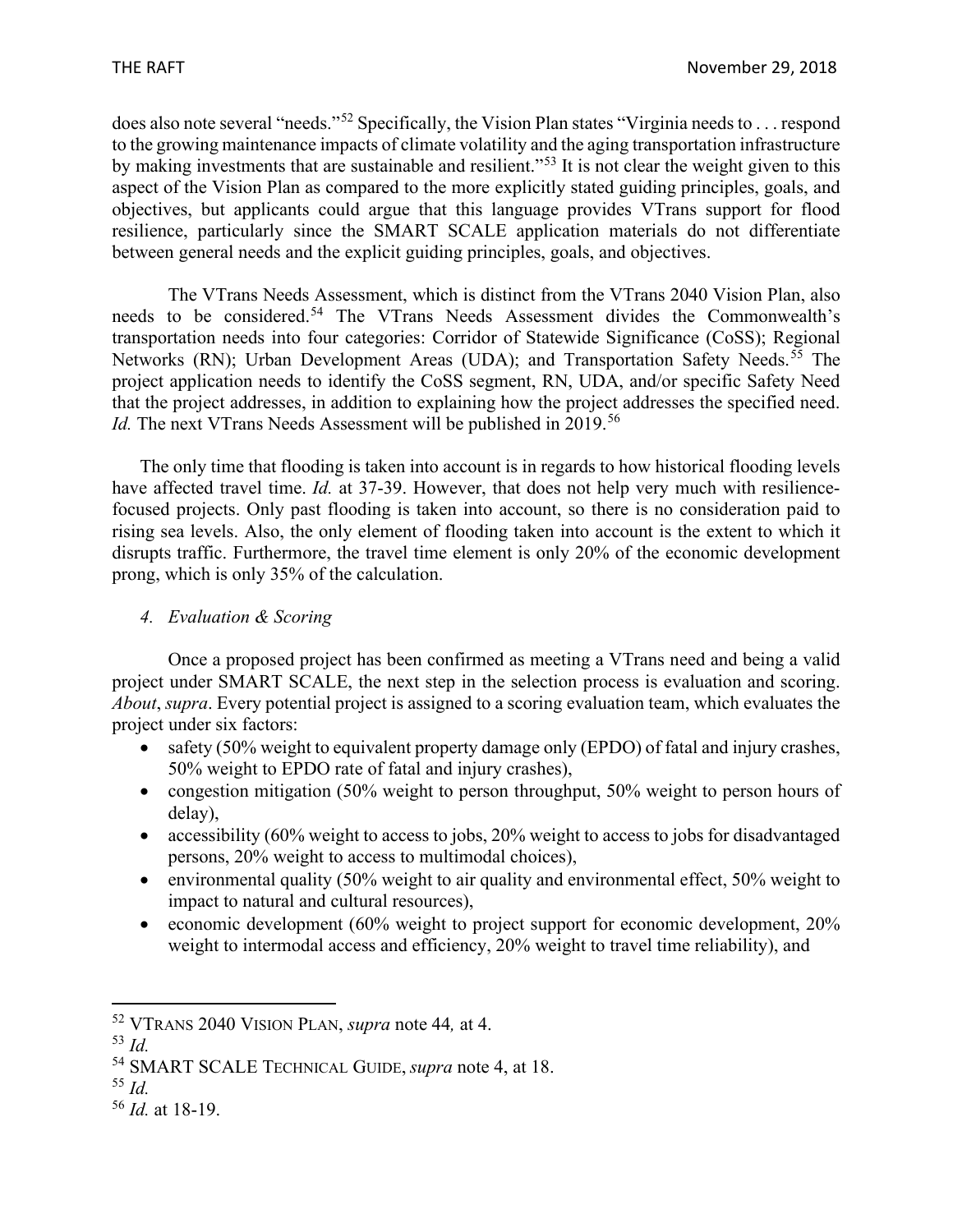• land use (70% weight to transportation-efficient land use, 30% weight to increase in transportation-efficient land use).  $57$ 

These factors are then weighted together, using different weighting formulas depending on each region's needs.[58](#page-10-1) Regions are designated as Category A, Category B, Category C, and Category D. The communities in question, namely those within the Accomack-Northampton PDC, are Category D communities.<sup>[59](#page-10-2)</sup> This means the factors will be weighted as follows:

- $\bullet$  10% to congestion mitigation
- 35% to economic development
- 15% to accessibility
- $\bullet$  30% to safety
- 10% to environmental quality. $60$

No weight is given to land use in Category D communities because of their size and population.<sup>[61](#page-10-4)</sup>

Once the six factors are weighed, the evaluation process moves on to the internal/external quality assurance and quality control  $(OA/OC)$  review.<sup>[62](#page-10-5)</sup> This stage is primarily to ensure that the process and methodology used to analyze the projects and to weight the six factors are fair.<sup>[63](#page-10-6)</sup>

Project cost is also considered during the evaluation stage. SMART SCALE requires a cost-benefit analysis.<sup>[64](#page-10-7)</sup> The SMART SCALE score is based on this cost-benefit analysis, though it only takes into account the cost that would come from SMART SCALE, not other sources.<sup>[65](#page-10-8)</sup> The purpose of limiting the cost considered in the cost-benefit analysis is to encourage applicants to seek out other sources of funding that can bolster their project.<sup>[66](#page-10-9)</sup>

The score given is calculated by dividing the Project Benefit by the amount of funds requested from SMART SCALE.[67](#page-10-10) The Project Benefit is the sum of the Weighted Factor Values, which is calculated by multiplying the Factor Value by the factor weights based on the Category.<sup>[68](#page-10-11)</sup> The Factor Value is the sum of the Weighted Normalized Measure Values within each factor area, and the Weighted Normalized Measure Value is the Normalized Measure Values multiplied by measure weights.<sup>[69](#page-10-12)</sup> The Normalized Measure Value is a numerical value that is given to each measure, determined by the Measure Value as a percentage of the maximum Measure Value.<sup>[70](#page-10-13)</sup>

<span id="page-10-4"></span><sup>61</sup> *Id.*

- <span id="page-10-6"></span><sup>63</sup> *Id.*
- <span id="page-10-7"></span><sup>64</sup> *Id.* at 36.
- <span id="page-10-8"></span><sup>65</sup> *Id.*
- <span id="page-10-9"></span><sup>66</sup> *Id.*

<span id="page-10-11"></span><sup>68</sup> *Id.*

<span id="page-10-12"></span><sup>69</sup> *Id.*

<span id="page-10-13"></span><sup>70</sup> *Id.*

<span id="page-10-0"></span><sup>57</sup> *Id.*

<span id="page-10-1"></span><sup>58</sup> *Id.*

<span id="page-10-2"></span><sup>59</sup> SMART SCALE TECHNICAL GUIDE, *supra* note 4, at 35.

<span id="page-10-3"></span><sup>60</sup> *About*, *supra*.

<span id="page-10-5"></span><sup>62</sup> SMART SCALE TECHNICAL GUIDE, *supra* note 4, at 33.

<span id="page-10-10"></span><sup>67</sup> *Id.* at 37.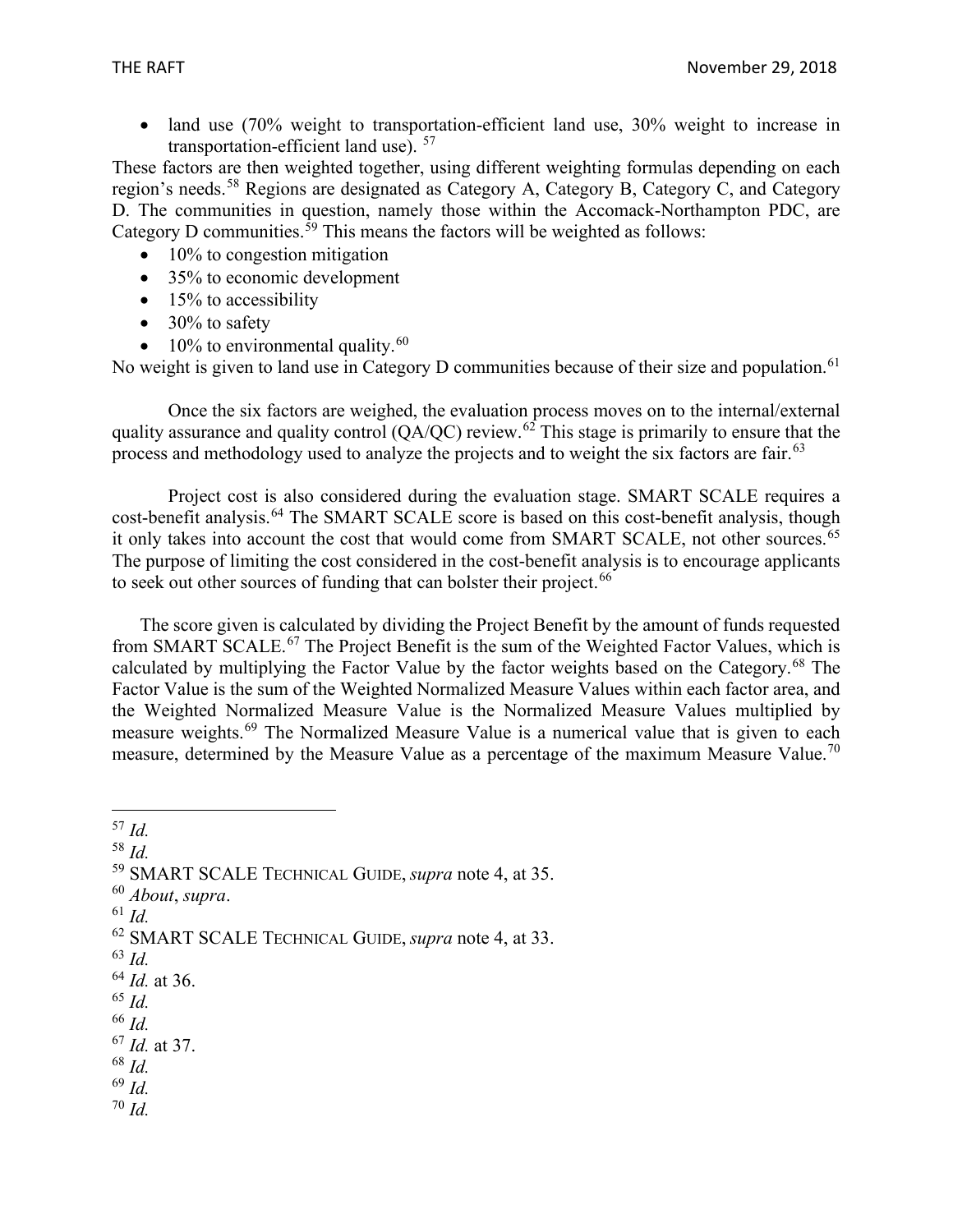Measure Value is defined as the data calculated that describes the project characteristics.<sup>[71](#page-11-0)</sup> The methodology for calculating the SMART SCALE score for a project is as follows<sup>72</sup>:

- 1. For each measure in each factor, the highest Measure Value is determined and is given a value of 100%. The Normalized Measure Value is established by comparing the other Measure Values to the highest Measure Value and then taking the project Measure Value as a percentage of the highest Measure Value.
- 2. Measure weights are applied to determine Weighted Normalized Measure Values, which are then added to calculate the Factor Value.
- 3. The Factor Value is multiplied by the weighting percentage for each factor. The Weighted Factor Values are then added to obtain the Project Benefit.
- 4. The Project Benefit is divided by the SMART SCALE funded cost of the project in tens of millions of dollars.

The SMART SCALE score is calculated using a complex methodology.<sup>[73](#page-11-2)</sup> The Technical Guide provides a hypothetical series of figures and runs them through the methodology (not with the Category D percentages) to obtain a SMART SCALE score of  $1.43$ :<sup>[74](#page-11-3)</sup>

| Factor           | Congestion<br>Mitigation                     |                                   | <b>Safety</b>                                                 |                                                        | Accessibility                 |                                                          | Economic<br>Development                    |                                                               | Environment             |                                        | <b>Land Use</b>                  |                                                              |                                                        |                                               |
|------------------|----------------------------------------------|-----------------------------------|---------------------------------------------------------------|--------------------------------------------------------|-------------------------------|----------------------------------------------------------|--------------------------------------------|---------------------------------------------------------------|-------------------------|----------------------------------------|----------------------------------|--------------------------------------------------------------|--------------------------------------------------------|-----------------------------------------------|
| Measure          | in Peak Period Person throughput<br>Increase | in Peak Period Delay<br>Reduction | Crashes<br>Injury<br>$\infty$<br>Fatal.<br>$\Xi$<br>Reduction | <b>Crash Rate</b><br>Injury<br>Fatal &<br>Reduction in | Access to Jobs<br>Increase in | Increase in Access to Jobs for Disadvantaged Populations | Access to Travel Choices<br>음.<br>Increase | Square Feet of Commercial or Industrial Development Supported | Tons of Goods Impacted  | Improvement in Travel Time Reliability | Potential to Improve Air Quality | Acres Impacted<br>Scaled by Potential<br>Other Factor Values | <b>Use</b><br>Future Transportation and Efficient Land | Increase in Transportation Efficient Land Use |
| Measure<br>Value | 12.5<br>Pers.                                | 17.3<br>Pers.<br><b>Hrs</b>       | $\overline{A}$<br><b>EPDO</b>                                 | 124.1<br>EPDO/<br>100M<br><b>VMT</b>                   | 1815.6<br>jobs/<br>person     | 1392.5<br>jobs/<br>person                                | 2237.9<br>adj.<br>users                    | 28,995<br>adj. sq.<br>ft.<br>(000s)                           | 1257.2<br>adj.<br>daily | 11.8<br>adj.<br>buffer                 | 1826.7<br>adj.<br>points         | $\overline{5}$<br>scaled<br>points                           | 16,004.3<br>access<br>pop.                             | 6815.1<br>access<br>pop.<br>emp.              |

<span id="page-11-0"></span><sup>71</sup> *Id.*

<span id="page-11-1"></span><sup>72</sup> *Id.* at 37-39.

<span id="page-11-2"></span><sup>73</sup> *See id.* at 37-39.

<span id="page-11-3"></span> $74$  *Id.* at 40.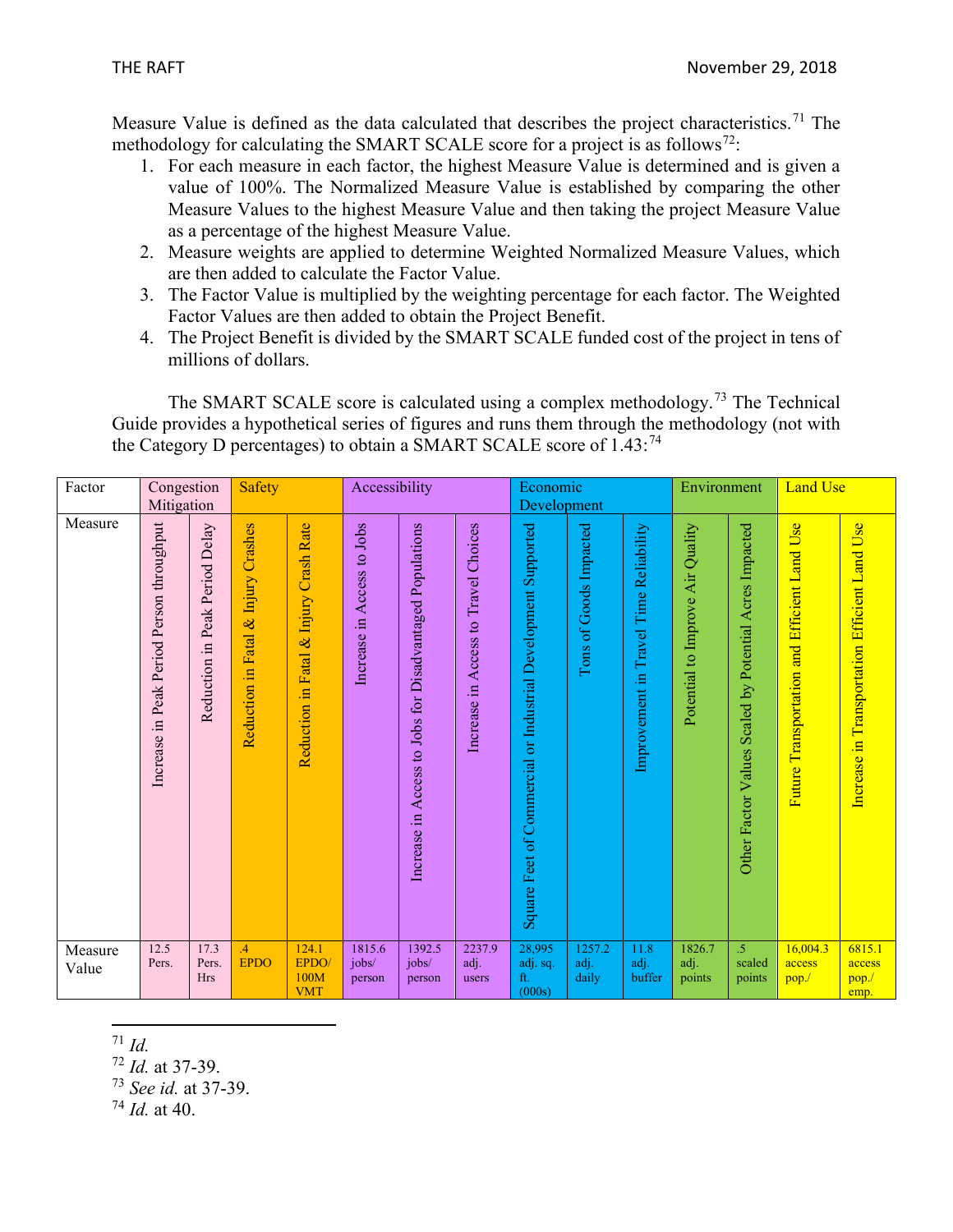|                                                |              |                     |     |     |      |     |     |      | tons<br>(000s) | time<br>index |      |     | emp.<br>density | density<br>change |
|------------------------------------------------|--------------|---------------------|-----|-----|------|-----|-----|------|----------------|---------------|------|-----|-----------------|-------------------|
| Normalize<br>d Measure<br>Value $(0 -$<br>100) | 1.4          | 0.8                 | 6.9 | 1.2 | 0.2  | 0.2 | 0.2 | 2.1  | 2.8            | 3.8           | 0.1  | 0.4 | 5.4             | 2.3               |
| Measure<br>Weight<br>% of<br>Factor)           | 50%          | 50<br>$\frac{0}{0}$ | 50% | 50% | 60%  | 20% | 20% | 60%  | 20%            | 20%           | 50%  | 50% | 70%             | 30%               |
| Factor<br>Value                                | 1.1          | 4.1                 |     | 0.2 |      |     | 2.6 |      |                | 0.3           |      | 4.5 |                 |                   |
| Factor<br>Weight<br>% of<br>Project<br>Score)  | 45%          |                     | 5%  |     | 15%  |     | 5%  |      | 10%            |               | 20%  |     |                 |                   |
| Weighted<br>Factor<br>Value                    |              | 0.5<br>0.2          |     |     | 0.03 |     |     | 0.13 |                |               | 0.03 |     | 0.89            |                   |
| Project<br>Benefit                             | 1.78         |                     |     |     |      |     |     |      |                |               |      |     |                 |                   |
| <b>SMART</b><br><b>SCALE</b><br>Cost           | \$12,400,000 |                     |     |     |      |     |     |      |                |               |      |     |                 |                   |
| Score                                          | 1.43         |                     |     |     |      |     |     |      |                |               |      |     |                 |                   |

#### *5. Prioritization & Programming*

The CTB uses the SMART SCALE scores for eligible projects to determine which projects will be granted SMART SCALE funding. *Id.* at 42. The CTB publishes their decisions in the draft Six-Year Improvement Program (SYIP). *Id.* The SYIP is available for public comment for several months before the final SYIP is formally adopted. *Id.* CTB has a statutory obligation to adopt an SYIP each year, despite the fact that SMART SCALE only happens every other year. *Id.* 

#### **Conclusion**

As is often repeated on the SMART SCALE website, there is a limited amount of tax revenue to be invested in the Commonwealth's roads. This means that the competition for funding is fierce. Given the emphases on congestion and economic development in the funding formula, it seems likely that more populated regions of Virginia will be more competitive in the SMART SCALE selection process. Realistically, this means that small communities in rural areas are going to struggle to get funding. However, that does not mean SMART SCALE should be disregarded as a funding opportunity. For eligible projects, it serves as an option for getting funding for resilience-related projects. Also, the struggle for funding exists for all sources of state funding, so it is logical to pursue as many chances for funding as reasonably possible.

For any community that is interested in obtaining funding for resilience-focused infrastructure projects, the best recommendation is to maintain communication with the local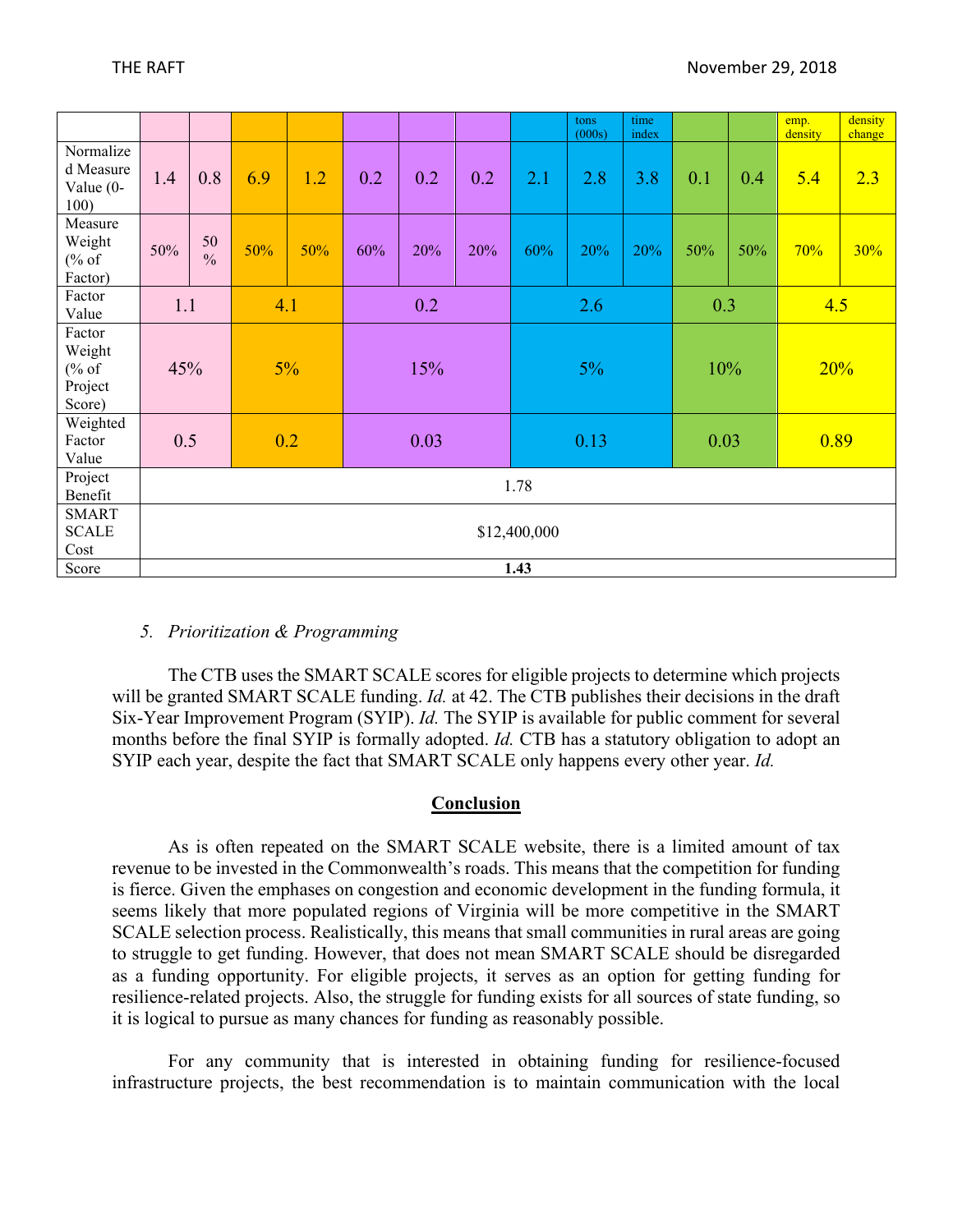VDOT residency. VDOT is in the best position to advise localities on what options will work best for each locality's specific needs and goals.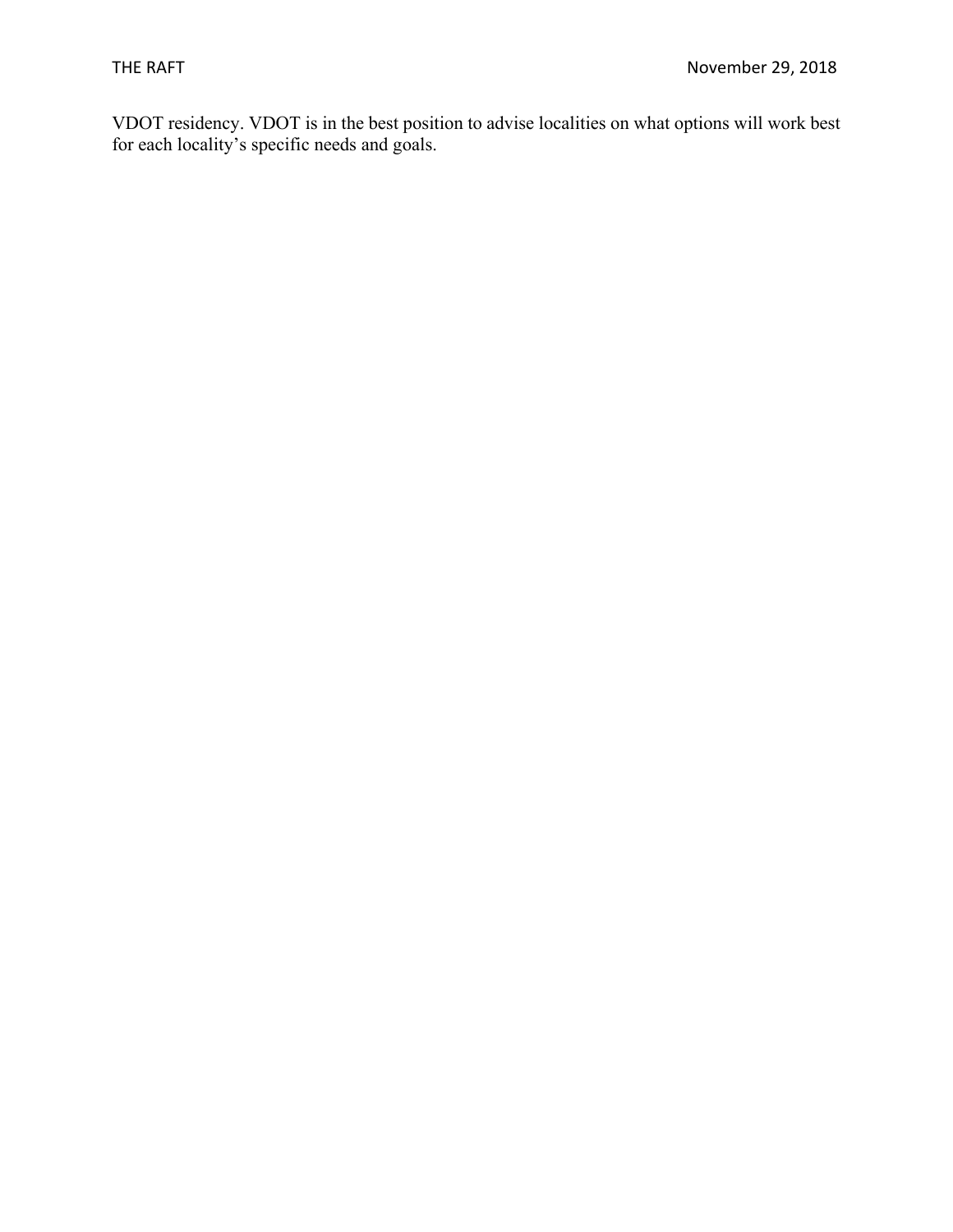#### **Appendix A: Index of SMART SCALE RESOURCES**

| <b>SMART</b>      | http://vasmartscale.org/documents/2018documents/ss technical guide nov13 2017 revised feb2018 for posting.pdf |
|-------------------|---------------------------------------------------------------------------------------------------------------|
| <b>SCALE</b>      |                                                                                                               |
| Technical         |                                                                                                               |
| Guide             |                                                                                                               |
| <b>SMART</b>      | http://vasmartscale.org/default.asp                                                                           |
| <b>SCALE</b>      |                                                                                                               |
| Website           |                                                                                                               |
| VTrans 2040       | http://vtrans.org/vtrans2040.asp                                                                              |
| Vision Plan       |                                                                                                               |
| <b>VTrans</b>     | http://vtrans.org/vtrans2040.asp                                                                              |
| <b>Needs</b>      |                                                                                                               |
| Assessment        |                                                                                                               |
| Pre-              | http://vasmartscale.org/documents/2018documents/2018 smart scale pre-                                         |
| Application       | application coordination form help guide.docx                                                                 |
| Coordination      |                                                                                                               |
| Form Help         |                                                                                                               |
| Guide             |                                                                                                               |
| <b>SMART</b>      | https://www.youtube.com/watch?v=omUmTX4Hb8Q&feature=youtu.be                                                  |
| <b>SCALE Pre-</b> |                                                                                                               |
| Application       |                                                                                                               |
| Training          |                                                                                                               |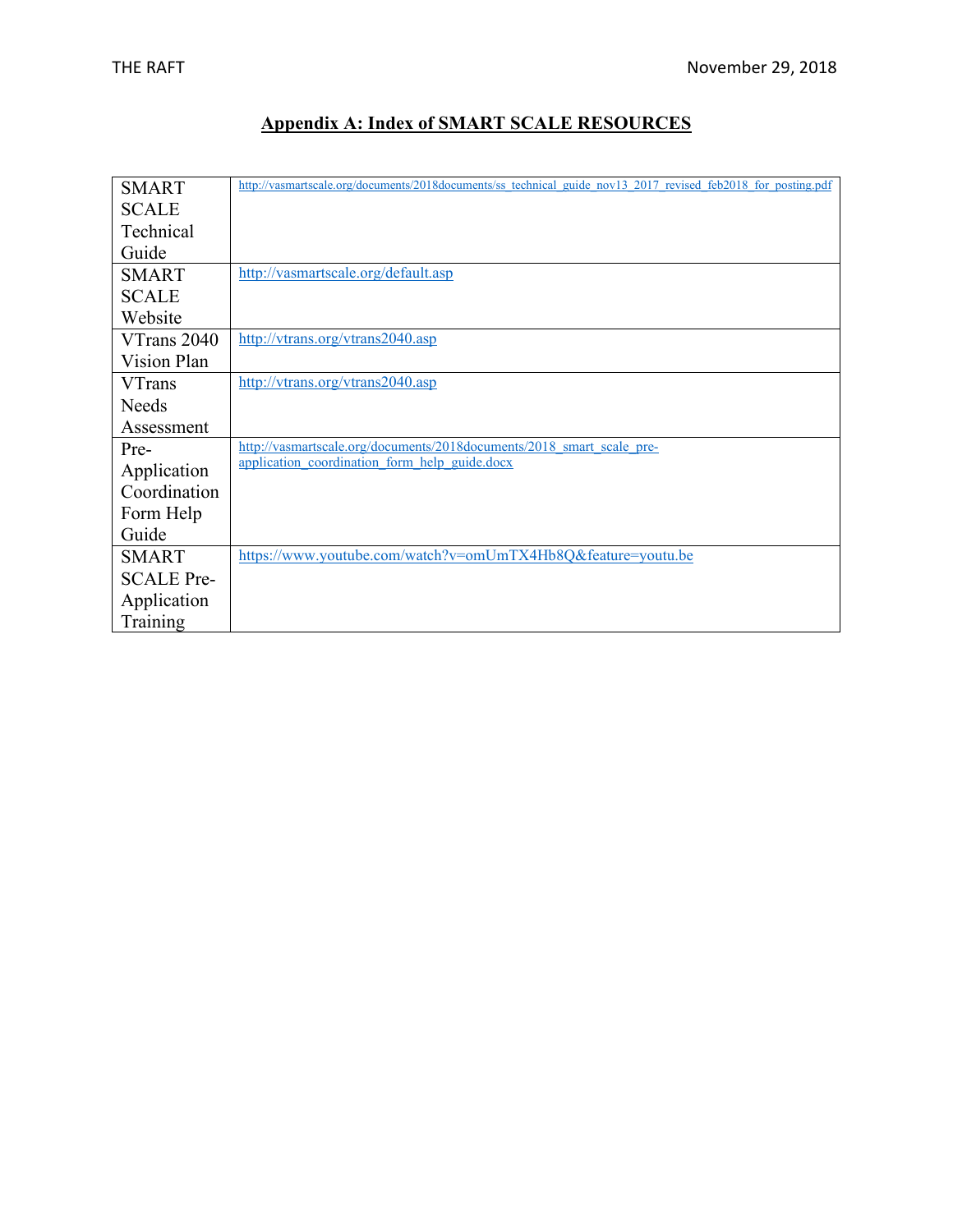#### **Appendix B: Other Potential Funding Sources**

The following sources are potential options for resilience related infrastructure measures. It is not an exhaustive list, but is provided to give a sense of less well known options that exist. The list is organized in alphabetical order.

I. Accomack-Northampton Planning District Commission

While the A-NPDC website is not clear on sources of funding, getting projects included in the next Eastern Shore of Virginia Rural Long Range Transportation Plan would likely help bring attention to projects.

Contact info: (757) 787-2936

[http://www.a-npdc.org/accomack-northampton-planning-district](http://www.a-npdc.org/accomack-northampton-planning-district-commission/transportation-planning/plans-projects/)[commission/transportation-planning/plans-projects/](http://www.a-npdc.org/accomack-northampton-planning-district-commission/transportation-planning/plans-projects/)

II. Hampton Roads Transportation Fund

The Hampton Roads Transportation Planning Organization has funding for transportation improvements in Hampton Roads. As a local transportation body, HRTPO will have less competition for funds in comparison to a state body. In order to get funding, the first step is to get included in the HRTPO's Long-Range Transportation Plan. The second step is to be included in the HRTPO's Transportation Improvement Program, which is regularly updated.

Contact info: (757) 420-8300

<https://www.hrtpo.org/page/hampton-roads-transportation-fund/>

III. Highway Safety Improvement Program (HSIP)

The primary purpose for the HSIP is to reduce traffic fatalities and serious injuries. While this does not mesh entirely with resilience efforts, it may be an option for any improvements that relate to high-risk flooding on roads.

Contact info: karen.scurry@dot.gov

<https://safety.fhwa.dot.gov/hsip/>

IV. Revenue Sharing Program

Run by VDOT, the Revenue Sharing Program is a way for localities to obtain additional funding for projects. Under this program, locality funds are matched with state funds. Not all projects are eligible, however.